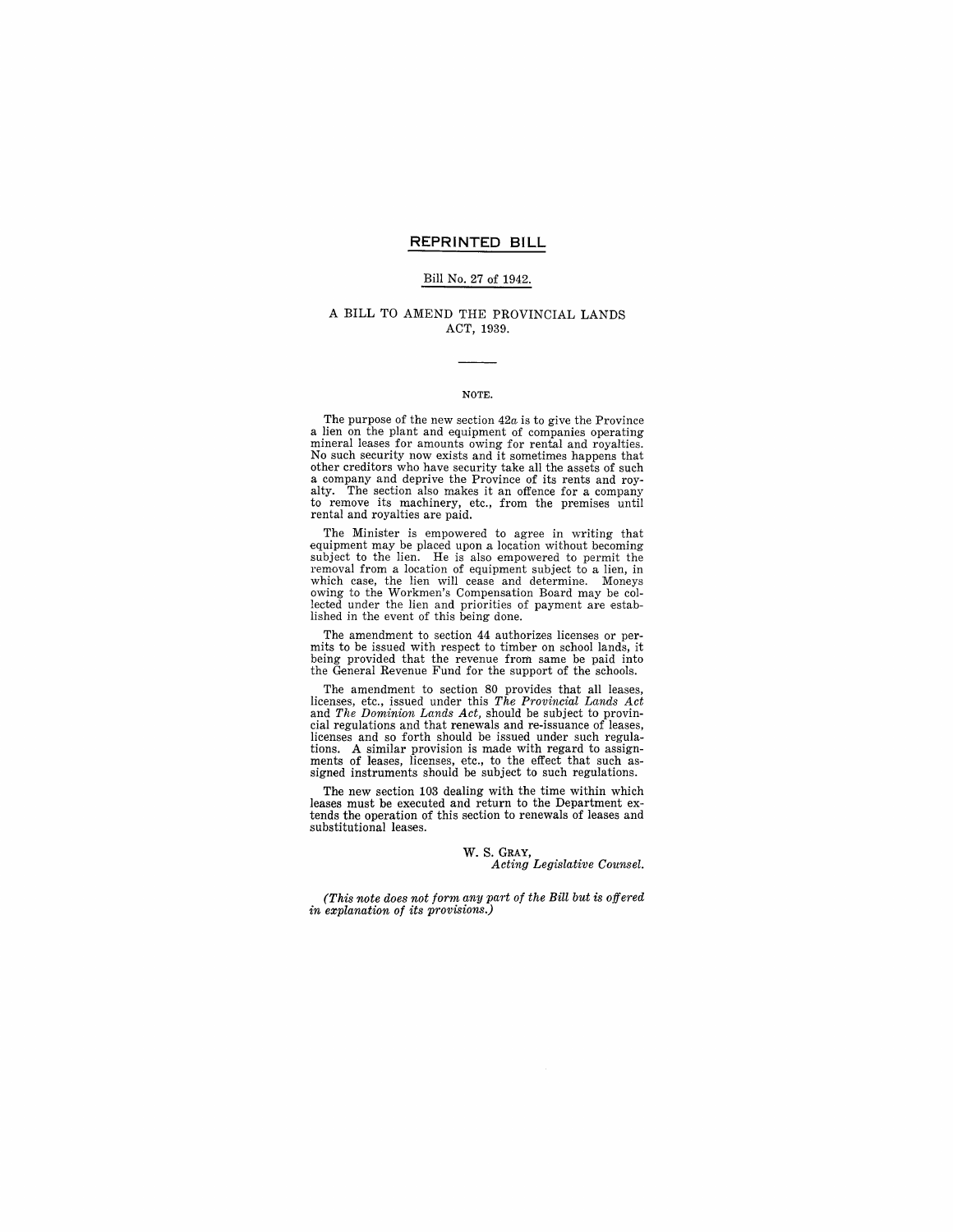## **REPRINTED BILL**

## **BILL**

## No. 27 of 1942.

#### An Act to amend The Provincial Lands Act, 1939.

#### *(Assented to* , 1942.)

**HIS** MAJESTY, by and with the advice and consent of the Legislative Assembly of the Province of Alberta, enacts as follows:

**1.** This Act may be cited as *"The Provincial Lands Act, 1939, Amendment Act, 1942."* 

*2. The Provincial Lands Act,* 1939, being chapter 10 of the Statutes of Alberta, 1939, is hereby amended by adding thereto immediately after section 42 the following new section:

"42a.-(1) Where under the provisions of this Act or *The Dominion Lands Act* and the regulations made under said Acts, lands containing any minerals have been granted by lease, license, permit, sale or any other disposition and pursuant to the Act or regulations there is reserved by such disposition or otherwise to the Crown, any rental or royalty with respect to any such land or minerals, the Crown in the right of the Province shall have a lien or charge from the time when any such rental or royalty becomes due and owing upon the interest of the grantee in the lands and minerals granted by any such lease, license, permit, sale or other disposition and upon all the buildings, tipples, structures, machinery, chattels, tools or equipment of every<br>kind or description upon the surface of the lands described<br>in any such lease, license, permit, sale or other disposition<br>and used in connection with the winning of who may be the owner of same for the amount of such rental and royalty and any interest or penalty added thereto pursuant to the provisions of such Act or regulations.

"(2) The said lien or charge shall be a first lien or charge upon all the property described in subsection (1) having<br>priority over all mortgages, bills of sale, charges and liens<br>of every description, irrespective of whether such other<br>charges were created before or after such lien became effective or before or after the passing of this Act and notwithstanding the provisions of any other Act heretofore or hereafter passed.

"(3) So long as the lien or charge created by subsection (1) continues, no person shall remove or authorize or as- sist in the removal of any property subject to the said lien from the premises where it is situate unless and until he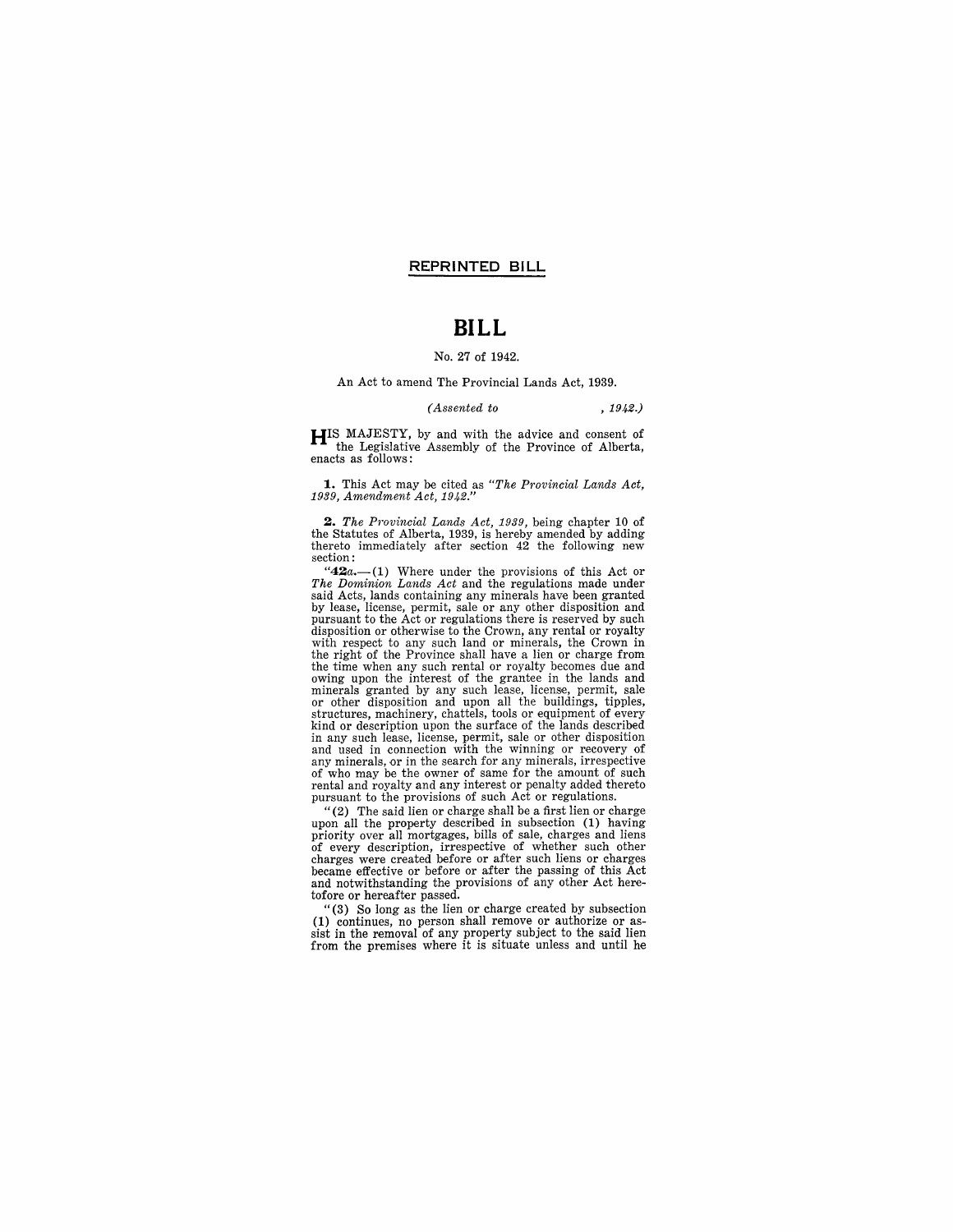pays to the Minister all amounts owing under the said lien or charge, and any person violating the provisions of this mary conviction before a Police Magistrate to a fine not exceeding one thousand dollars or to imprisonment for a term not exceeding six months or to both fine and imprisonment.'

- 
- "(4) The Minister may,— $(1)$  of the Minister may, chattels, tools or equipment "(a) before any machinery, chattels, tools or equipment are placed upon a location, agree in writing that the lien or charge created by subsection (1) shall not arise in respect thereof or of any portion thereof;
- " $(b)$  after any machinery, chattels, tools or equipment have been placed upon a location, authorize in writing the removal thereof or any portion thereof, and thereupon the lien or charge upon the same shall absolutely cease and determine.

" (5) Any person purchasing or otherwise acquiring any same subject to any lien or charge then existing against it arising under the provisions of the said subsection and shall be deemed to be indebted to the Crown in the right of the Province in a sum equal to the rentals or royalties including interest and penalties thereon owing to the Crown with respect to said property or any part thereof.

"(6) Any rentals or royalties with interest and penalties thereon imposed pursuant to either of said Acts or the regu-lations, and unpaid, may be recovered by action in any Court of competent jurisdiction in the name of the Minister against the person primarily liable therefor or against a purchaser of the property described in subsection (1).

"(7) In addition to any other remedy herein provided the Minister may proceed in accordance with the provisions of section 105 in so far as the same refers to rents, royalties and dues payable in respect of any mines and minerals:

"Provided that if a bid is not made at the auction amounting to the sums due as aforesaid, the property may be disposed of at a private sale.

- *"(8)* (a) Whenever any lien or charge is created by subsection (1) and it appears,-
	- "(i) that default has been made by an employer in the payment of assessments pursuant to the provisions of *The Workmen's Compensation Act*; and<br>"(ii) that the Workmen's Compensation Board has
	- a lien on property of the employer to which the lien created by subsection (1) attaches,—<br>the Minister may ascertain the amount of the assess-

ments in default, and that amount may be added to the amount due to the Crown and secured by the lien or charge, and shall be recoverable as provided by this Act.

 $\overline{2}$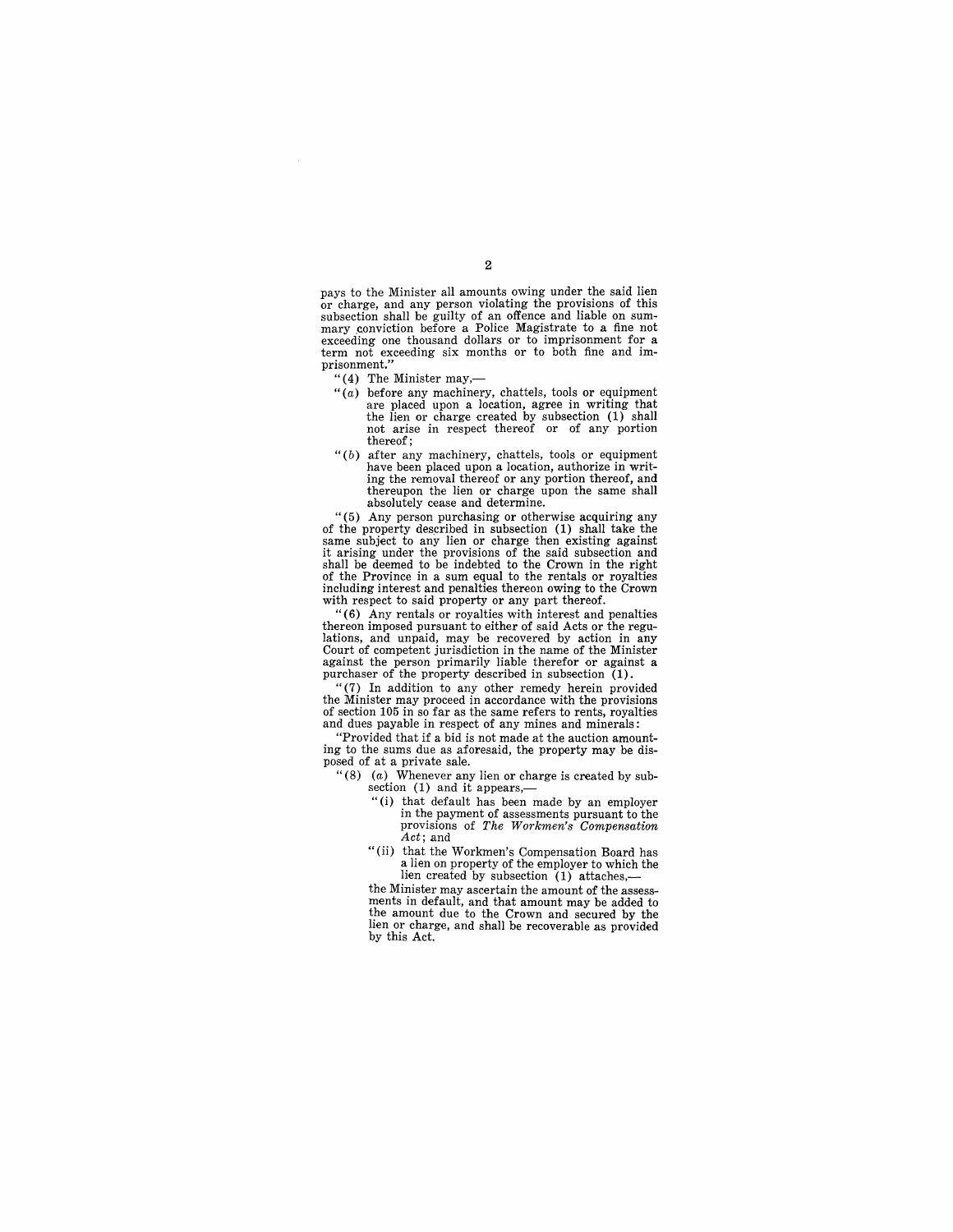"(b) Any moneys recovered shall be applied firstly to-<br>ward the payment of royalties and then *pro rata* on the claim of the Workmen's Compensation Board, and the other claims of the Crown secured by the lien until the same are paid in full, the balance, if any, to be distributed by the Minister of Lands and Mines to the persons entitled thereto."

**3.** The said Act is further amended by adding to section 44 thereof the following new subsection:

"(3) School lands containing timber may be included with other provincial lands in a license or permit granted for the cutting of timber on which dues are payable, and a proportion of the rent and dues commensurate with the area of school lands included in such license or permit shall be paid into the General Revenue Fund of the Province towards the support of schools organized and carried on in accordance with the law of the Province."

**4.** The said Act is further amended as to section 80 by adding the following new subsections:

"(2) Notwithstanding anything contained in any lease, license, permit, instrument, document, or other arrangement whether made under the provisions of this Act or *The Dominion Lands Act* and the regulations made under the said Acts, any renewal or re-issue of such lease, license, permit, instrument, document, or other arrangement shall<br>be in every respect in accordance with and subject to the regulations made under the authority of this Act and in force at the time of the making of such renewal or re-issue.

"(3) Upon the registration of an assignment of a lease, license, permit, instrument, or document, or of any partial substitutional lease, license, permit, instrument, or document conforming with and subject to the regulations made under the authority of this Act and in force at the time of the registration of such assignment."

**5.** The said Act is further amended as to section 103 by striking out the same and by substituting therefor the following:

**"103.** If any successful applicant for a lease or a renewal of a lease or a substitutional lease fails to execute the lease, or renewal, or substitutional lease and return the same to the Department within one hundred and twenty days from the date of same, he shall forfeit any deposit made.by him and all other moneys paid by him in respect of the land applied for and all right to the lease, renewal, or substitutional lease *(as the case may be)."* 

**6.** This Act shall come into force on the day upon which it is assented to.